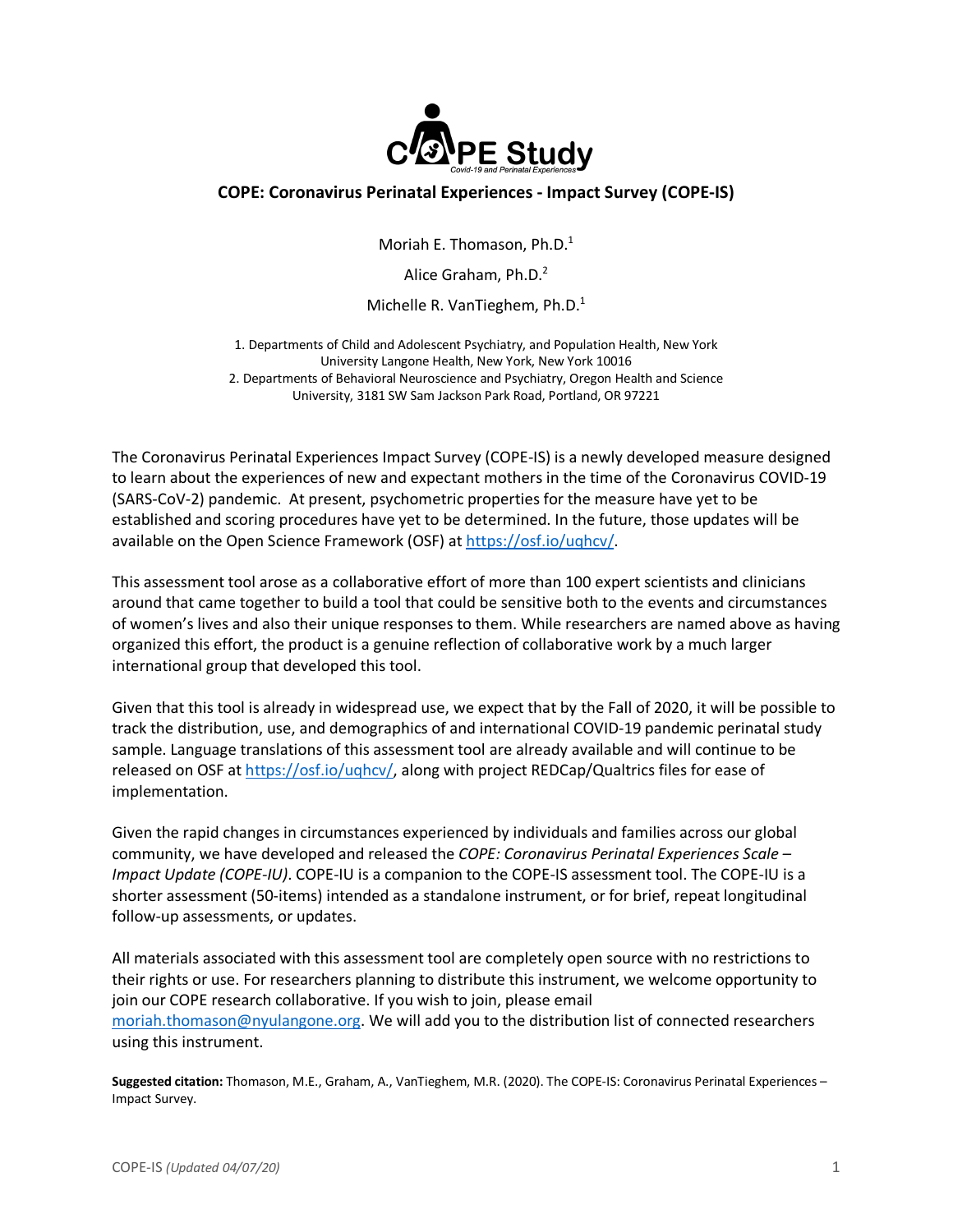

# **COPE: Coronavirus Perinatal Experiences - Impact Survey (COPE-IS)**

### 1. Are you currently pregnant?

(1) Yes *> move to section: pregnant women*

(0) No *> move to section: postpartum women*

# **PREGNANT WOMEN**

## **PART 1: PERINATAL EXPERIENCES RELATED TO THE COVID-19 OUTBREAK**

- **1. When is your due date?** *(date field)*:\_\_\_\_\_\_\_\_
- **2. Is this your first pregnancy?** 
	- (1) Yes
	- (0) No

## **3. Have you experienced any of the following during your pregnancy? (check all that apply)**

- (1) Gestational diabetes
- (2) Hypertension
- (3) Short cervix
- (4) Small fetal size
- (5) Other
- (6) None
- (7) Prefer not to answer
	- If other, please describe here: *(open field)*\_\_\_\_\_\_\_\_\_

# **4. Which of the following best describes your pregnancy?**

- (1) Singleton
- (2) Twins
- (3) Multiples

#### **5. How well are you currently being supported by your primary prenatal care provider(s)?**

- (1) Very well supported
- (2) Somewhat well supported
- (3) Not very well supported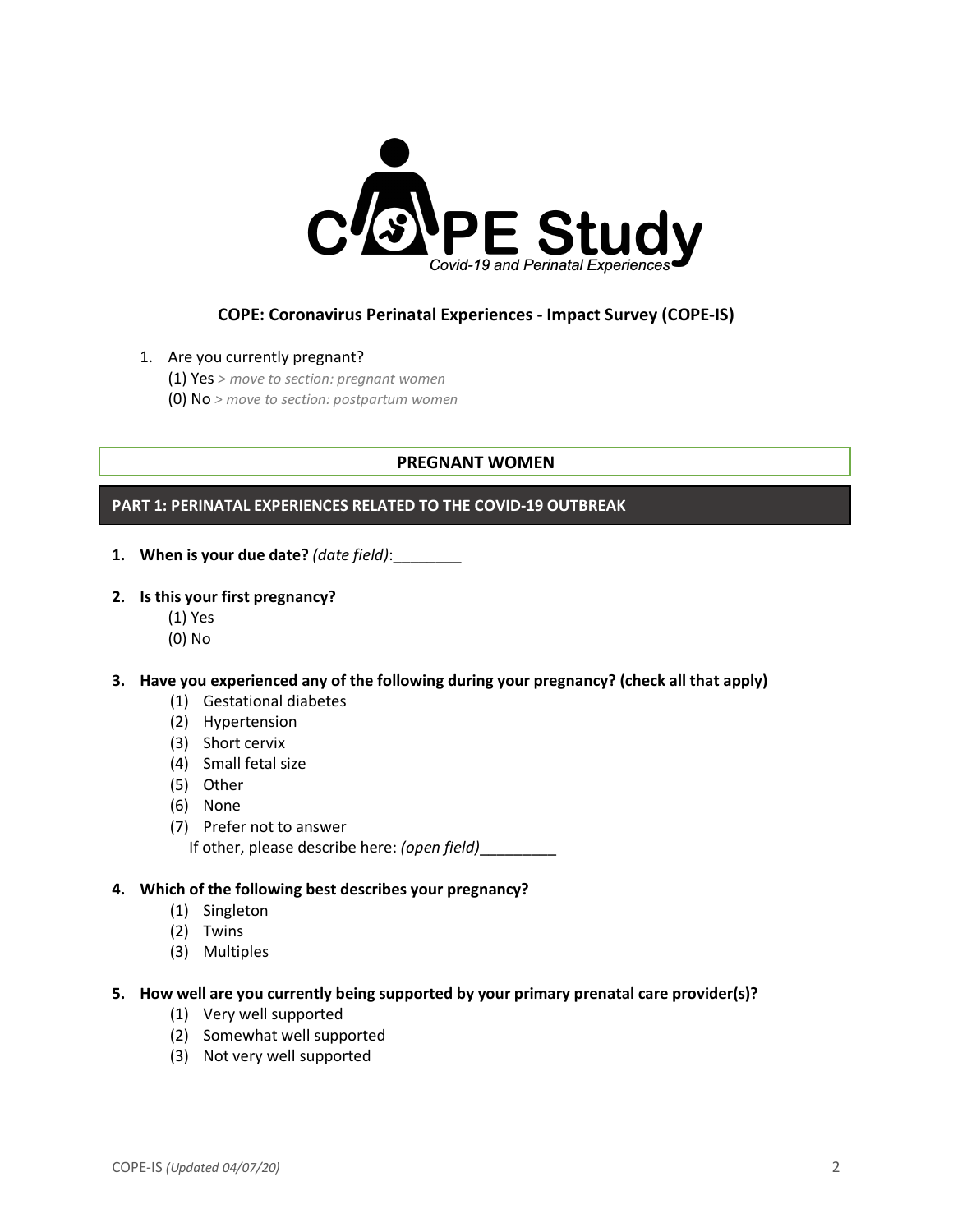- **6. Has the support you receive from your prenatal care practice changed due to the COVID-19 outbreak?** 
	- (1) Significantly worsened
	- (1) Somewhat worsened
	- (2) No change
	- (3) Somewhat improved
	- (4) Significantly improved
- **7. What resources are currently available to you from your prenatal care practice? (check all that apply)**
	- (1) Regular in-person appointments
	- (2) Virtual care appointments
	- (3) Phone call appointments
	- (4) Online messaging portal for questions/concerns
	- (5) Emergency care
	- (6) Home blood pressure monitoring
	- (7) Home fetal heart rate monitoring
	- (8) Don't know
	- (9) Other

If other, please describe here: *(open field)* \_\_\_\_\_\_\_\_\_

### **8. Which of the following changes are you experiencing as a result of the COVID-19 outbreak? (Check all that apply)**

- (1) Change in schedule for planned C-section or labor induction
- (2) Changed from planned vaginal birth to induction or C-section
- (3) Changed from planned home birth to a hospital birth
- (4) Changed from plan for hospital delivery to a home birth
- (5) Change in selected hospital or birthing center
- (6) Change in prenatal health care provider(s)
- (7) Cancellation of or reduction in frequency of prenatal visit(s)
- (8) Changed format of prenatal care (i.e. no group classes)
- (9) Cancellation of hospital tours
- (10) Transition from in-person prenatal visits to virtual visits
- (11) None apply

## **9. Are you concerned about possible future changes to your medical care during your baby's birth as a result of the COVID-19 outbreak?**

- (1) Yes
- (0) No
- a. *If yes,* **please provide concerns**: \_\_\_\_\_\_\_\_\_\_
- b. **How concerned are you?**

*(Likert scale 1-7, 1 = no concern, 7 = highly concerned)*

#### **10. Are you concerned about possible future changes in support and involvement of your family and friends in your baby's birth as a result of the COVID-19 outbreak?**

- (1) Yes
- (0) No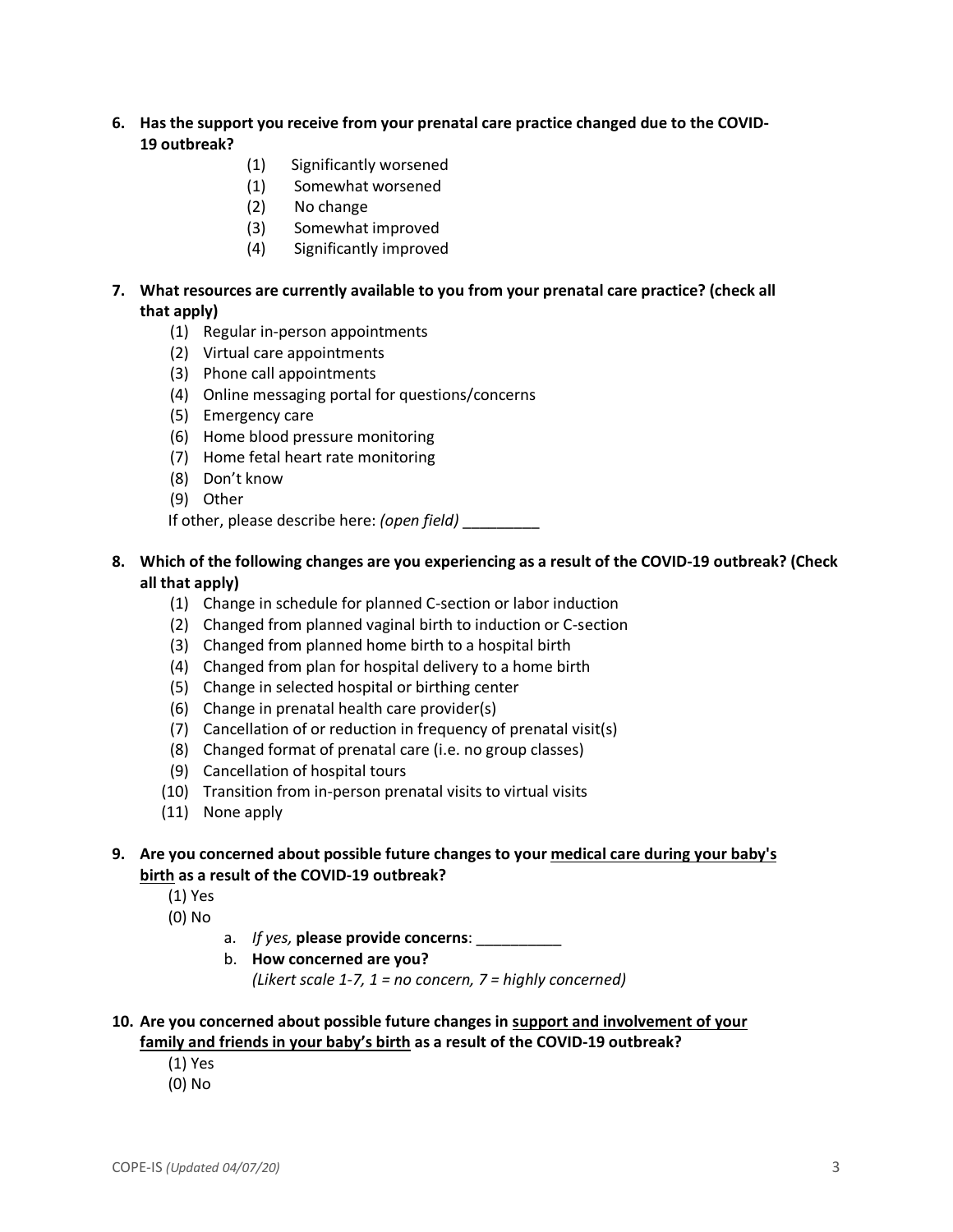- a. If yes, please provide concerns:
- b. How concerned are you? *(Likert scale 1-7, 1 = no concern, 7 = highly concerned)*

## **11. Do you have any concerns about your child's health as a result of the COVID-19 outbreak?**

- (1) Yes
- (0) No
- a. If yes, please provide concerns:
- b. How concerned are you? *(Likert scale 1-7, 1 = no concern, 7 = highly concerned)*

### **12. How important are the following to help you and your family during the COVID-19**

**outbreak?** *(matrix: (1) not important at all, (2) somewhat important, (3) very important)*

- (1) More one-on-one conversations with my prenatal care provider
- (2) Information about how to reduce stress
- (3) Access to a mental health provider
- (4) Online support groups
- (5) Interaction with other pregnant people
- (6) Rapid response to questions and concerns
- (7) Examples of how other women are planning for potential changes in their pregnancy, birth and postpartum care
- **13. Are there other resources that would be helpful to you and your family during the COVID-19 outbreak?** *(open field)* \_\_\_\_\_\_\_\_

### **14. Would you be interested in in learning more about an opportunity to participate in a new virtual babies-pregnant moms' social group?**

- (1) Yes
- (0) No

*If yes,* **Do you have a preference that your moms group be local versus national (moms across the US or in your region preferred)?**

- (1) Local
- (2) National
- (3) Both
- (4) No preference

*(End of section; pregnant moms skip postpartum section and move to section: perinatal experiences)*

#### **POSTPARTUM WOMEN**

#### **PART 1: PERINATAL EXPERIENCES RELATED TO THE COVID-19 OUTBREAK**

**[OPTIONAL]** 

*(screening question, only relevant if excluding mothers of infants > 6 months old…)* Are you the mother of an infant under 6 months of age?

(1) Yes *> move forward*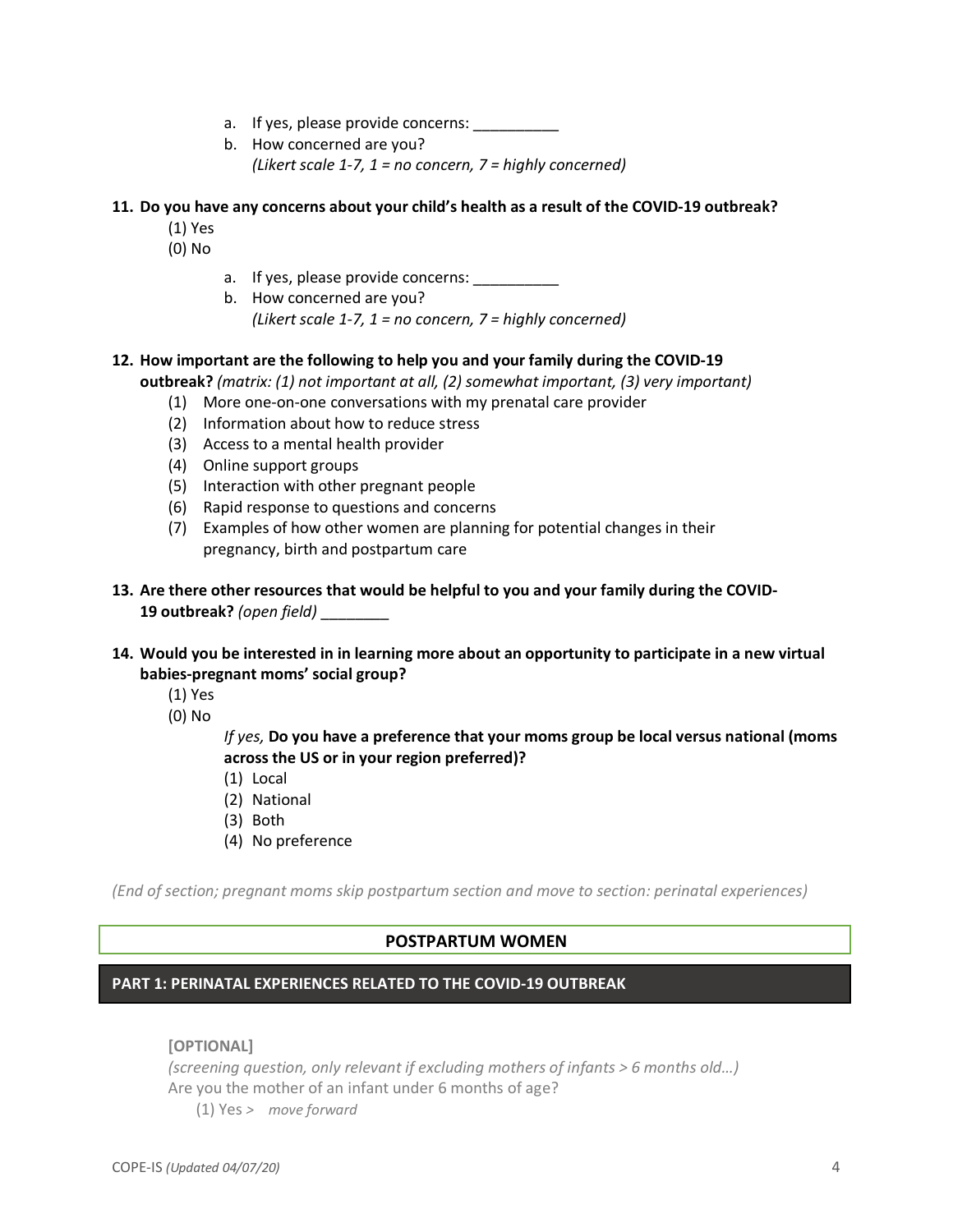(0) No *> "Thank you for your willingness to respond to our survey asking about experiences and feeling associated with the COVID-19 outbreak. This survey is intended only for pregnant women and women with children younger than 6 months, and therefore, you need not continue with this survey".*

#### **1. What date was your most recent child born?**

#### **2. Was this your first pregnancy?**

- (1) Yes
- (0) No

## **3. During pregnancy, did you experience any of the following? (check all that apply)**

- (1) Gestational diabetes
- (2) Hypertension
- (3) Short cervix
- (4) Small fetal size
- (5) Low birth weight
- (6) Delivery <37 weeks gestation
- (7) Delivery <32 weeks gestation
- (8) Other (open field)
- (9) None of these apply If other, please describe here: *(open field)*\_\_\_\_\_\_\_\_\_

## **4. Where did you give birth? (choose one)**

- (1) Hospital
- (2) Birth center
- (3) Home birth
- (4) Other not listed

*If 1, 2 or 4,* **What is the name of the hospital or birth center where your baby was born?** *(open field)*\_\_\_\_\_\_\_\_\_

**5. Where was your baby born? (City, State, Country)** *(open field)*\_\_\_\_\_\_\_\_\_

#### **6. Has your baby received treatment in the NICU or PICU?**

- (1) Yes
- (0) No

#### **7. Which of the following best describes your pregnancy?**

- (1) Singleton
- (2) Twins
- (3) Multiples

#### **8. How well have you been supported by your pre- and postnatal care provider(s)?**

- (1) Very well supported
- (2) Somewhat well supported
- (3) Not very well supported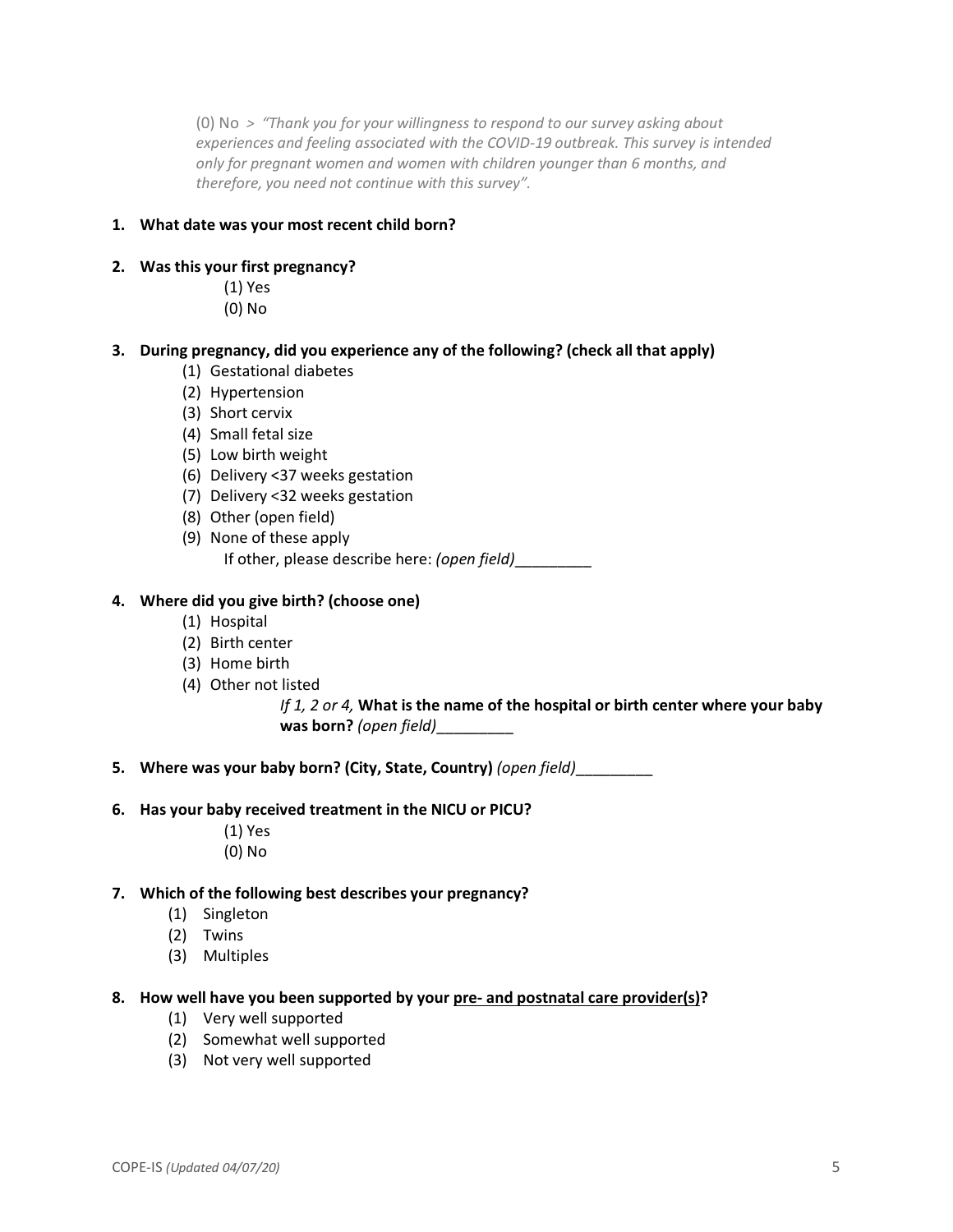# **9. Did the support you received from your pre- and postnatal care provider(s) change due to the COVID-19 outbreak?**

- (1) Significantly worsened
- (2) Somewhat worsened
- (3) No change
- (4) Not relevant (e.g., COVID related events happened after my delivery)
- (5) Somewhat improved
- (6) Significantly improved

#### **10. How important are the following to help you and your family during the COVID-19 outbreak**

*(matrix: (1) not important at all, (2) somewhat important, (3) very important)*

- (1) More one-on-one conversations with my medical provider
- (2) More one-on-one conversations with my child's medical provider
- (3) Information about COVID-19 and infant/child health
- (4) Information about how to reduce stress
- (5) Access to a mental health provider
- (6) Online support groups
- (7) Interaction with other parents
- (8) Rapid response to questions and concerns
- (9) Examples of how other women are planning for potential changes in their postpartum and baby caregiving plans

## **11. Are there other resources that would be helpful to you and your family during the COVID-19 outbreak?** *(open field)*\_\_\_\_\_\_\_\_\_

#### **12. Are you currently breastfeeding?**

- (1) Yes
- (0) No
- a. *If yes,* **Are you exclusively breastfeeding?**
	- (1) Yes
	- (0) No

### **13. Did any of your birth plans change as a result of the COVID-19 outbreak? (check all that apply)**

- (1) Reduced access to preferred medications before or after delivery (i.e. nitrous oxide, epidural)
- (2) Change to planned delivery location
- (3) My elective induction or C-section was not permitted as planned
- (4) My elective vaginal birth changed to induction or C-section
- (5) My health care provider (e.g., doctor, doula, midwife) was not available for by baby's birth as planned
- (6) Support people (e.g. partner, family) were not be permitted to attend baby's delivery
- (7) I was separated from baby immediately after delivery
- (8) I was separated from baby for a long period after delivery (e.g., my baby was quarantined in the hospital nursery)
- (9) No change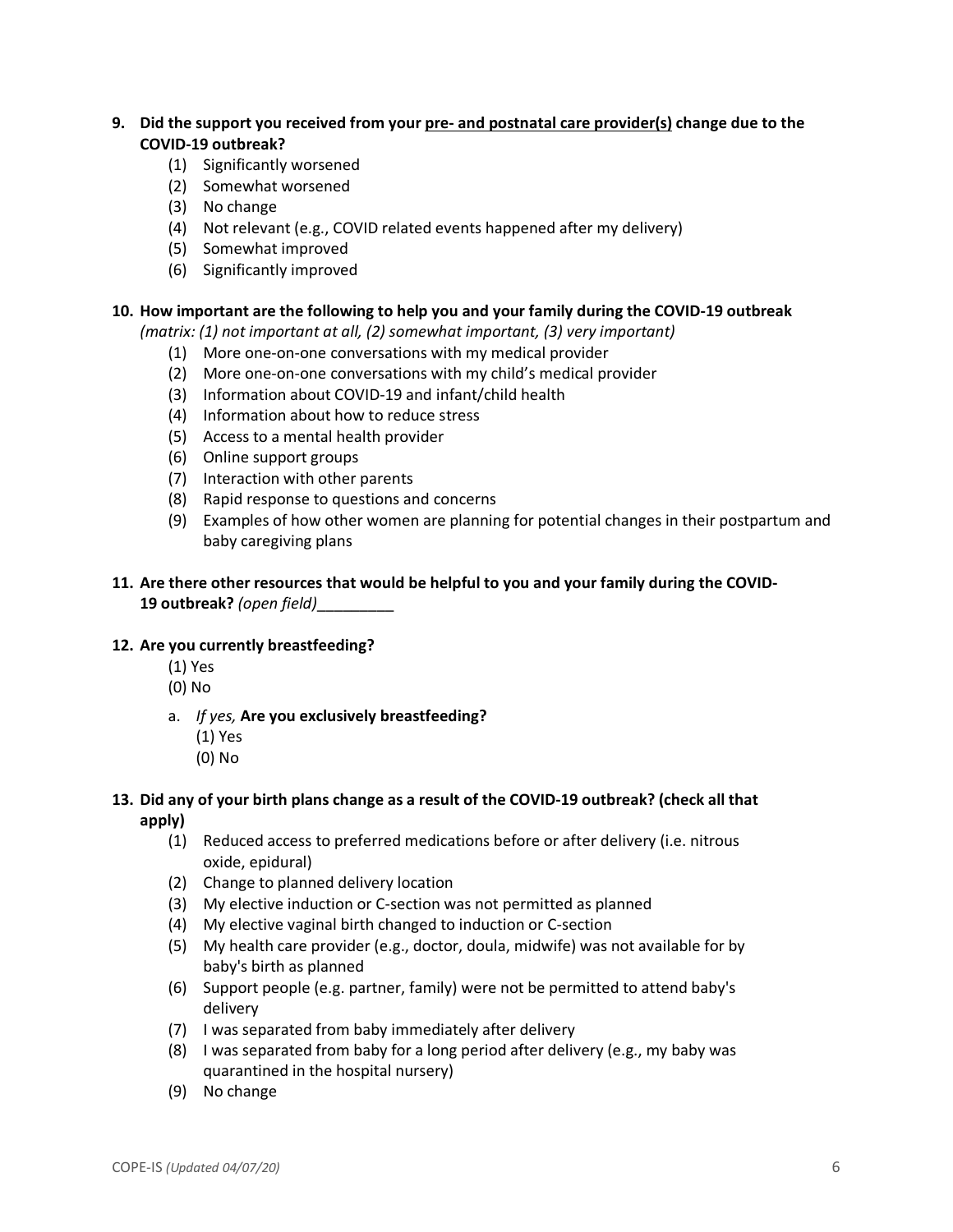(10) Other

If other, please describe here: *(open field)*\_\_\_\_\_\_\_\_\_

## **14. Did any of your postnatal experiences change as a result of the COVID-19 outbreak? (check all that apply)**

- (1) Family and friends were not able to visit me and my baby after birth (e.g., due to social distancing or travel restrictions)
- (2) I did not have access to lactation or other antenatal support following discharge from the hospital
- (3) My post-partum visit was cancelled
- (4) My post-partum visit was a virtual visit
- (5) I was unable to get the type of contraception that I wanted
- (6) I was unable to discuss "baby blues" or issues related to my mood
- (7) My baby's well visits were made virtual
- (8) My baby's well visits were canceled
- (9) My baby's immunizations were postponed
- (10) No change
- (11) Other

If other, please describe here: *(open field)*\_\_\_\_\_\_\_\_\_

# **15. In general, what is the level of distress you have experienced about changes to your birth and postnatal experiences due to COVID-19?**

*(Likert scale 1-7, 1 = No distress, 7 = Highly distressed)* 

# **16. Are you concerned about any possible future changes to how you will care for your baby as a result of the COVID-19 outbreak?**

- (1) Yes
- (0) No
- a. If yes, please provide concerns:
- b. How concerned are you?

*(Likert scale 1-7, 1 = No concern, 7 = Highly concerning)*

## **17. Do you have any concerns about your child's health as a result of the COVID-19 outbreak?**

- (1) Yes
- (0) No
- c. If yes, please provide concerns:
- d. How concerned are you?

*(Likert scale 1-7, 1 = No concerns, 7 = Highly concerning)*

# **18. Are you currently involved in virtual support groups (e.g., virtual mom group, virtual lactation support, etc.)?**

(1) Yes

(0) No

*If yes,* **what kind of group(s) are you involved with?** *(open field)*\_\_\_\_\_\_\_\_\_

# **19. Would you be interested in in learning more about an opportunity to participate in a new virtual babies-moms social group?**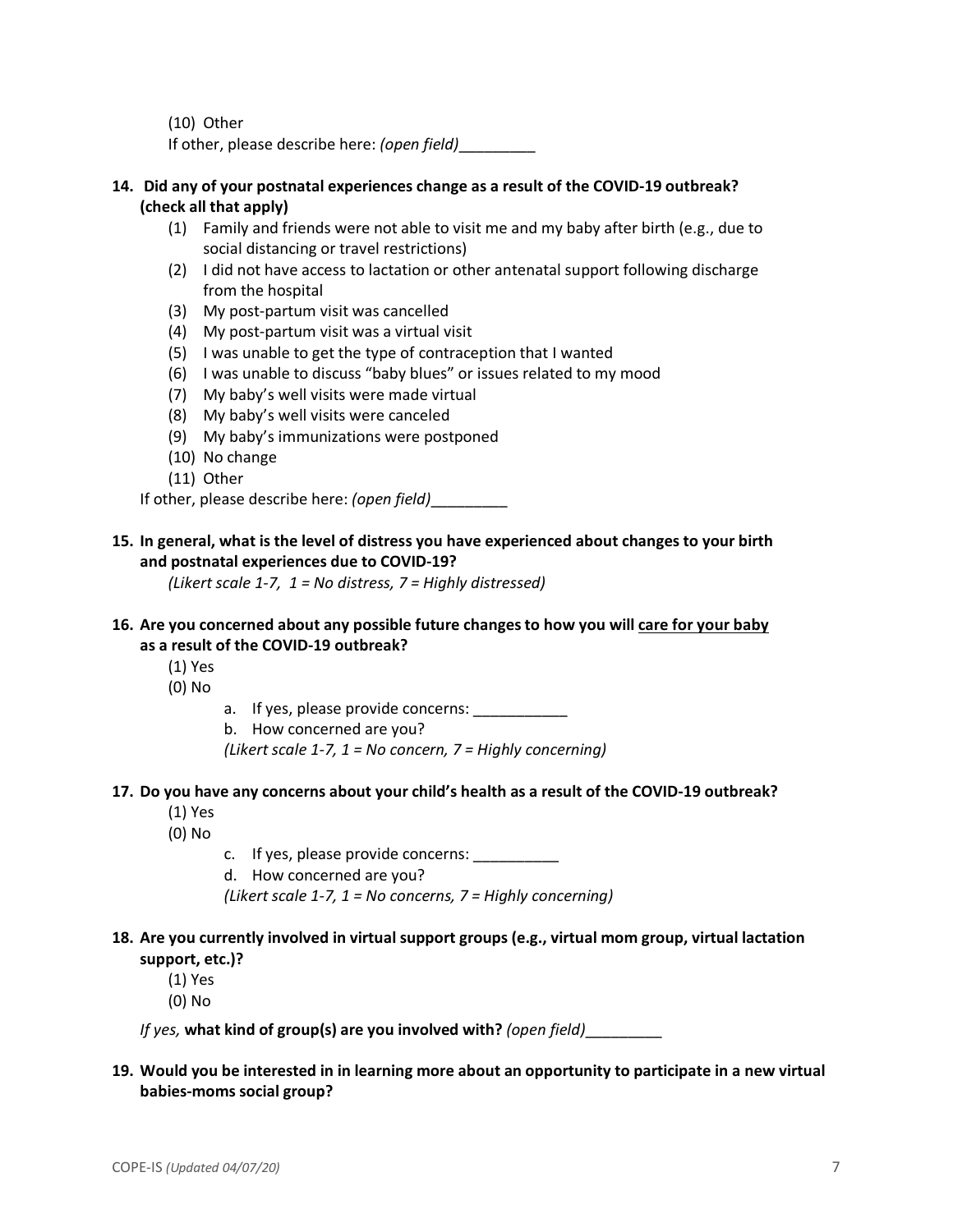- (1) Yes
- (0) No

# *If yes,* **Do you have a preference that your moms group be local versus national (moms across the US or in your region preferred)?**

- (5) Local
- (6) National
- (7) Both
- (8) No preference

*(End of section, postpartum moms; advance to next section: perinatal experiences)*

# **ALL RESPONDENTS**

## **PART 2: COVID-19 EXPOSURES AND SYMPTOMS (SELF AND FAMILY)**

We are interested in whether you and your family have been exposed to or are experiencing any symptoms like those seen in COVID-19.

> Major symptoms: fever or chill, cough, shortness of breath. Minor symptoms: sore throat, headache, muscle or body aches, runny nose, fatigue, diarrhea/nausea, vomiting, loss of smell or taste, itchy/red eyes.

## **1. For all of the following people, please indicate which has occurred. Check all that apply.**

*ROWS (self, partner, newborn, other children, other living in home) Section i. COLUMN: (1) No symptoms, (2) currently have symptoms, (3) symptoms in the past Section ii. COLUMN: (1) Never tested, (2) Tested positive for COVID-19, (3) Tested negative for COVID-19, (4) Tested and waiting for results*

If click (self) tested, conditional response: **Date of test: \_\_\_\_\_\_\_\_\_\_\_**

- **2. Have any of the following individuals been in contact with someone who has tested positive for COVID-19? (within 14 days before or after a positive test date) (check all that apply)**
	- (1) Self
	- (2) Partner
	- (3) Newborn
	- (4) Other children
	- (5) Other living in home
	- (6) Your parents
	- (7) Close friends/neighbors
	- (8) Other
	- (9) None known

If other, please specify: *(open field)*\_\_\_\_\_\_\_\_\_

# **3. Do any if the following individuals have higher risk of contracting COVID-19 due to existing medical condition(s) or advanced age? (check all that apply)**

- (1) Self
- (2) Partner
- (3) Newborn
- (4) Other children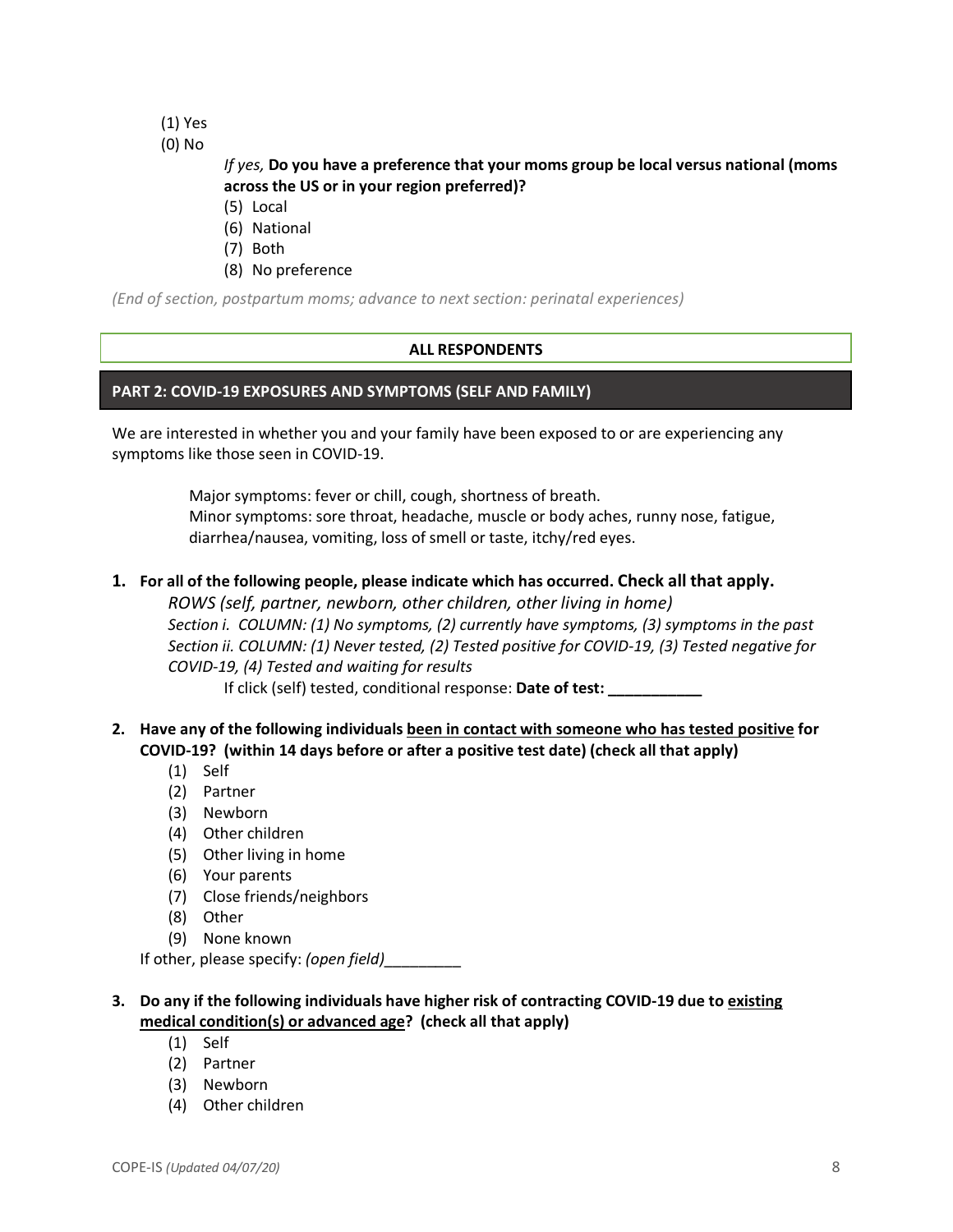- (5) Other living in home
- (6) Your parents
- (7) Close friends/neighbor
- (8) Other
- (9) None known

If other, please describe: *(open field)*\_\_\_\_\_\_\_\_\_

- **4. Would you like to be tested for COVID-19 but have not been able to get tested?**
	- (1) Yes
	- (0) No
- **5. How many people do you know personally (have met in person) who have become ill with COVID-19? (count individual people only once in fields below)**
	- (1) Confirmed case number? \_\_\_\_\_\_\_\_\_\_\_\_
	- (2) Suspected case number?
- **6. In general, how distressed are you about your own COVID-19 related symptoms or potential illness?**

*(Likert scale 1-7, 1 = No distress, 7 = Highly distressed)*

**7. In general, how distressed are you about COVID-19 related symptoms or potential illness in friends and family?** 

*(Likert scale 1-7, 1 = No distress, 7 = Highly distressed)*

### **PART 3: COVID-19 FINANCIAL CONSIDERATIONS (CURRENT AND EXPECTED FUTURE)**

- **8. What type of employment do you have? (Please check all that apply)**
	- (1) Working full-time
	- (2) Working part-time
	- (3) On maternity leave
	- (4) On other form of temporary leave
	- (5) Looking for a job
	- (6) Student
	- (7) Unemployed
	- (8) Stay at home caregiver
	- (9) Retired
	- (10) Other
	- (11) Prefer not to answer

If other, please describe:

#### **9. CURRENT employment and financial impacts of the COVID-19 outbreak**

- **a. Which of the following changes in employment have already occurred due to the COVID-19 outbreak?** *(check all that apply; leave blank if not relevant) (matrix with columns: (1) Self, (2) Partner)*
- (1) Move to remote work
- (2) Loss of hours
- (3) Decreased pay
- (4) Loss of job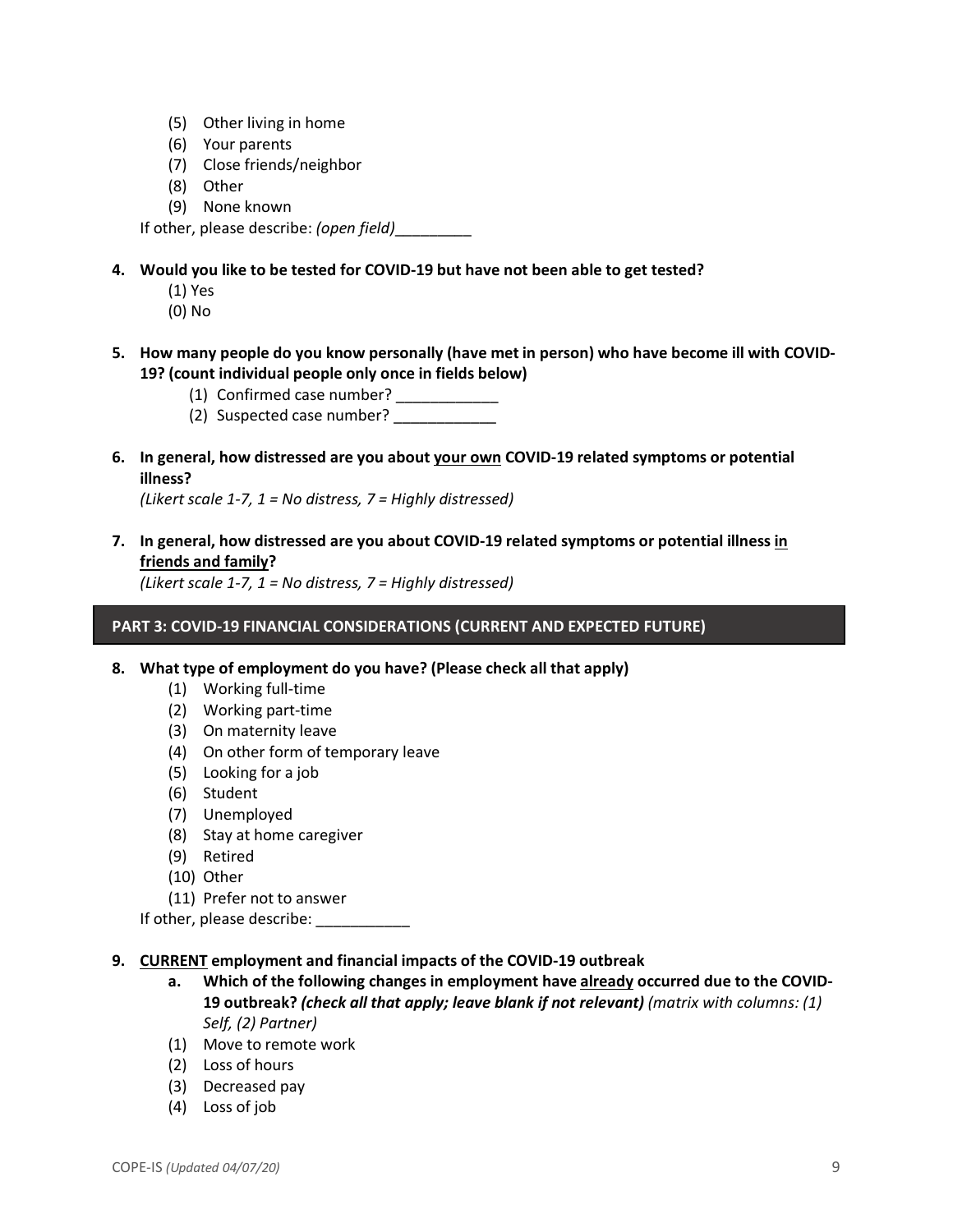- (5) Decreased job security
- (6) Disruptions due to childcare challenges
- (7) Increased hours
- (8) Increased responsibilities
- (9) Increased monitoring and reporting
- (10) Loss of health insurance
- (11) Reduced ability to afford childcare
- (12) Reduced ability to afford rent/mortgage
- (13) Having to fire or furlough employees
- (14) Decrease in value of your retirement, investments or savings

## **10. In general, what is the level of distress you have experienced relating to employment and financial impacts due to the COVID-19 outbreak?**

*(Likert scale 1-7, 1 = No distress, 7 = High distress)* 

#### **11. FUTURE (expected) employment and financial impacts of the COVID-19 outbreak**

- **a. Which of the following changes in employment do you expect will occur in the future?**  *(check all that apply; leave blank if not relevant) (matrix with columns: (1) Self, (2) Partner)*
- (1) Move to remote work
- (2) Loss of hours
- (3) Decreased pay
- (4) Loss of job
- (5) Decreased job security
- (6) Disruptions due to childcare challenges
- (7) Increased hours
- (8) Increased responsibilities
- (9) Increased monitoring and reporting
- (10) Loss of health insurance
- (11) Reduced ability to afford childcare
- (12) Reduced ability to afford rent/mortgage
- (13) Having to fire or furlough employees
- (14) Decrease in value of your retirement, investments or savings

# **12. In general, what is the level of distress you have about FUTURE employment and financial impacts of the COVID-19 outbreak?**

*(Likert scale 1-7, 1 = No distress 7 = Highly distressed)*

## **PART 4: COVID-19 SOCIAL SUPPORT ACTIVITIES**

# **13. How are you currently trying to meet your needs for social support? (Check all that apply)**

- (1) Phone calls
- (2) Electronic communication (e.g. email, text)
- (3) Virtual (e.g. video call such as FaceTime)
- (4) In-person
- (5) Social Media (Facebook, Instagram)
- (6) Other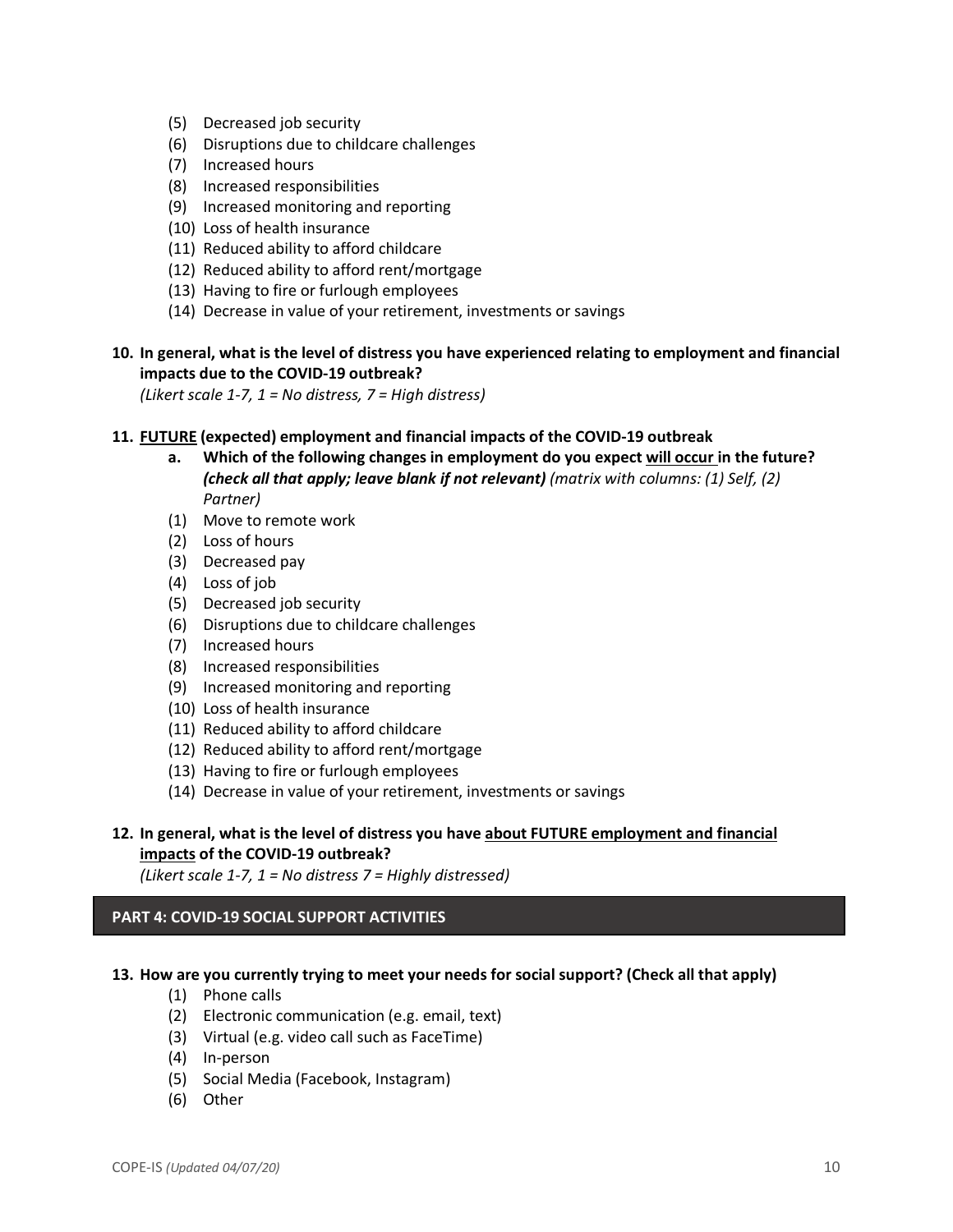### **14. Who are you receiving social support from? (Check all that apply)**

- (1) Family
- (2) Friends
- (3) Religious community
- (4) Mental health care provider
- (5) Health care provider
- (6) Nonprofit and community organizations
- (7) Other
- **15. Prior to the COVID-19 outbreak, how supported did you feel by your social network?**  *(Likert scale 1-7, 1 = not supported, 7 = very supported)*
- **16. Currently, how supported do you feel by your social network?** *(Likert scale 1-7; 1 = not supported, 7 = very supported)*
- **17. In general, what is the level of distress you have experienced with disruptions to your social support due to the COVID-19 outbreak?**

*(Likert scale 1-7, 1 = no distress, 7 = high distress)*

## **PART 5: COVID-19 OUTBREAK – RESTRICTED ACTIVITIES**

## **18. Which of the following situations apply to you and your family? (check all that apply)**

- (1) No restrictions currently
- (2) Voluntary quarantine due to fear of exposure
- (3) Voluntary quarantine due to confirmed/suspected case in household
- (4) Mandated self-isolation/quarantine by medical professional due to confirmed/suspected case (not allowed to go out for any reason including groceries)
- (5) Stay-at-home order by local government and/or employer urging people to stay home (e.g., can still take walks and socialize outdoors while maintaining social distancing)
- (6) Shelter-in-place order by local government (i.e., only permitted outdoors for essential purposes)
- **19. Do you agree with the restrictions that have been recommended or required by your local and national government?**
	- (1) I think the restrictions are too lax
	- (2) I think the restrictions are too strict
	- (3) I think the restrictions are good

#### **20. In your home do have access to…**

- (1) An internet connected phone?
	- (1) Yes
	- (0) No
- (2) An internet connected computer?
	- (1) Yes
	- (0) No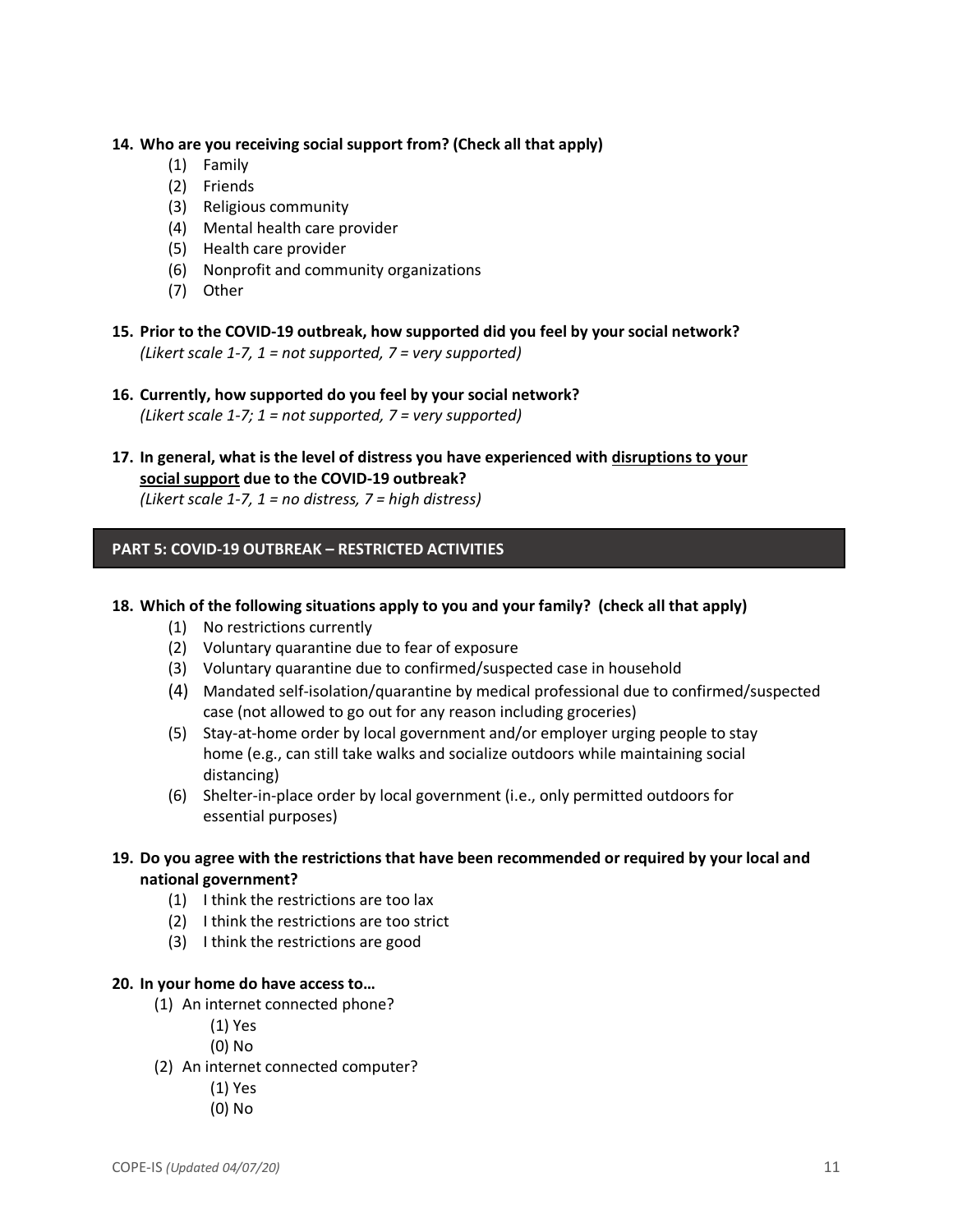- (3) A quiet place for private calls, work or individual activities?
	- (1) Yes
	- (0) No
- (4) Private outdoor space (i.e. yard)?
	- (1) Yes
	- (0) No
- (5) Public outdoor space(s)?
	- (1) Yes
	- (0) No

# **21. Which of the following behaviors are you restricting on purpose (you have decided to do these things less)? (check all that apply; leave blank if none apply)**

- (1) In-person contact with family inside the home (i.e. you have decided to stay separate from one or more members of your household)
- (2) In-person contact with family who live outside the home
- (3) In-person contact with friends
- (4) In-person contact with other pregnant women or parents
- (5) In-person contact with colleagues at work
- (6) Regular childcare by outside care provider
- (7) Family or personal travel
- (8) Family activities in outdoor spaces (e.g., beaches, forests, national parks)
- (9) Family activities in public spaces (e.g., museums, playgrounds, theatres)
- (10) Going to restaurants or stores
- (11) Indoor exercise classes or recreational sports
- (12) In-person events in the community
- (13) In-person religious services

## **22. Which activity do you miss the most? (choose one)**

- (1) In-person contact with family and/or friends
- (2) In-person contact with colleagues at work
- (3) In-person contact with other pregnant women or parents
- (4) Breaks from childcare duties
- (5) Family or personal travel
- (6) Family activities in public spaces (e.g., museums, playgrounds, theatres)
- (7) Outdoor recreational activities
- (8) Going to restaurants or stores
- (9) Indoor exercise classes or recreational sports
- (10) In-person events in the community
- (11) In-person religious services
- (12) Other

If other, please list:

# **23. Do you have any of the following concerns for your family? For items of concern, please indicate your feelings …**

*(matrix: (1) not of concern, (2) mildly distressing, (3) moderately distressing, (4) highly distressing)*

- (1) Reduced access to foods or goods in the future
- (2) Reduced access to medicine and hygiene supplies in the future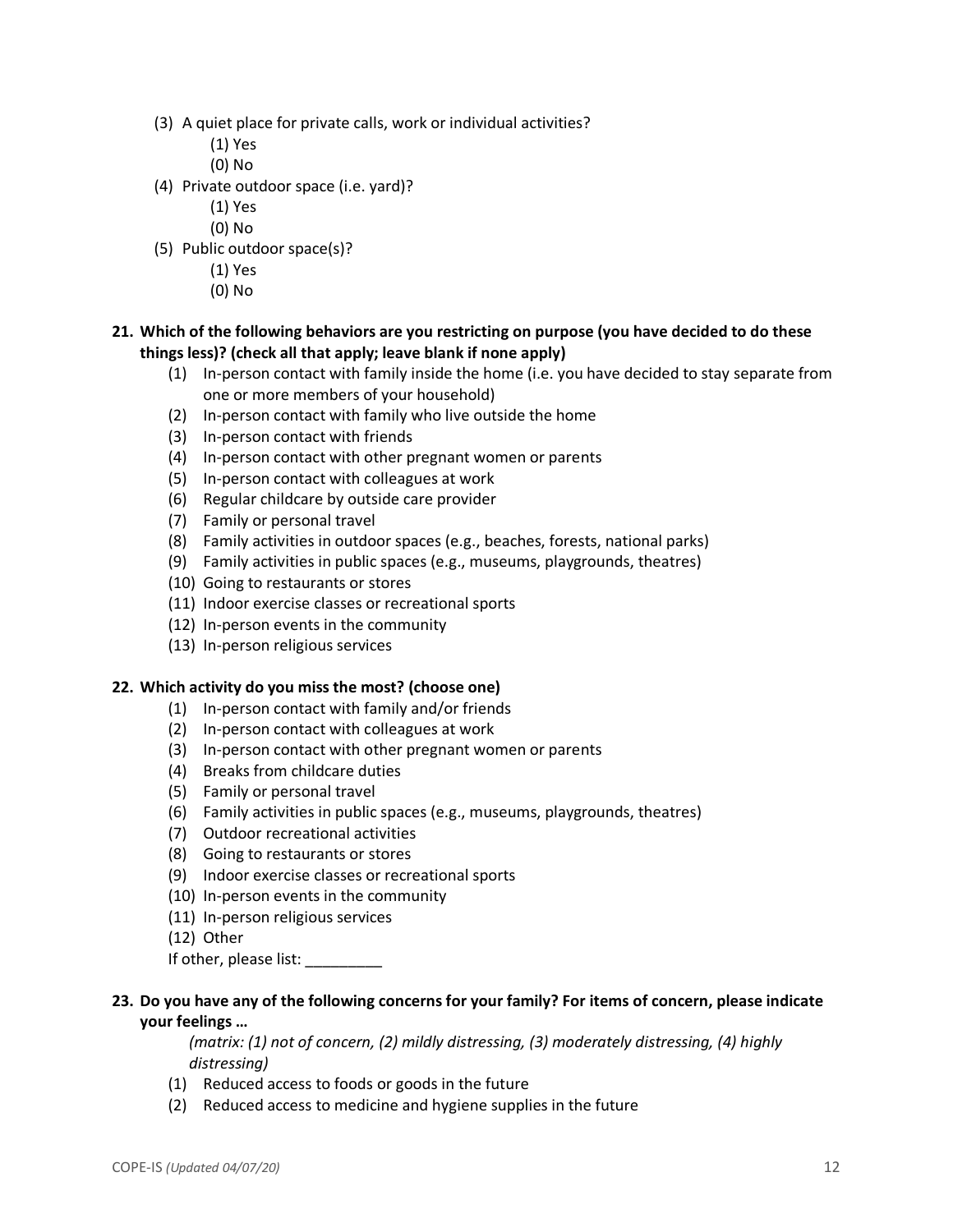- (3) Reduced access to baby supplies (e.g. Formula, diapers, wipes) in the future
- (4) Reduced access to mental health care in the future
- (5) Reduced access to general health care in the future
- (6) Reduced access to positive social interactions due to social distancing and/or quarantine

## **24. Which one of these sources do you find the most useful for receiving information about the COVID-19 outbreak? (select all that apply)**

- (1) Prenatal or postpartum medical care providers
- (2) Child's pediatrician
- (3) Other pregnant women/new moms
- (4) Family or friends
- (5) International health organizations (e.g. WHO)
- (6) Centers for Disease Control and Prevention (CDC)
- (7) Federal government
- (8) State health department
- (9) Local government (city or county)
- (10) Social network sites (e.g. Facebook)
- (11) National news
- (12) Local news
- (13) Websites about pregnancy
- (14) Other community organization
- (15) Other

If other, please list:

## **PART 6: COVID-19 OUTBREAK – COPING AND ADJUSTMENT**

# **25. What are you doing to cope with your stress related to the COVID-19 outbreak? (check all that apply)**

- (1) Getting a good night's sleep
- (2) Meditation and/or mindfulness practices
- (3) Talking with friends and family
- (4) Engaging in more family activities (e.g., games, sports)
- (5) Talking to people who are pregnant or parenting
- (6) Increased screen time (i.e. gaming, binge watching shows)
- (7) Increased time on social media (Facebook, Instagram and other)
- (8) Decreased time on social media (Facebook, Instagram and other)
- (9) Increased time following news coverage
- (10) Decreased time following news coverage
- (11) Eating comfort foods (e.g., candy and chips)
- (12) Eating healthier
- (13) Increased self-care (e.g., taking baths, giving self a facial)
- (14) Increased time reading books, or doing activities like puzzles and crosswords
- (15) Exercising
- (16) Drinking alcohol
- (17) Using tobacco (i.e. smoking, vaping)
- (18) Using marijuana (i.e. smoking, vaping, eating)
- (19) Using CBD only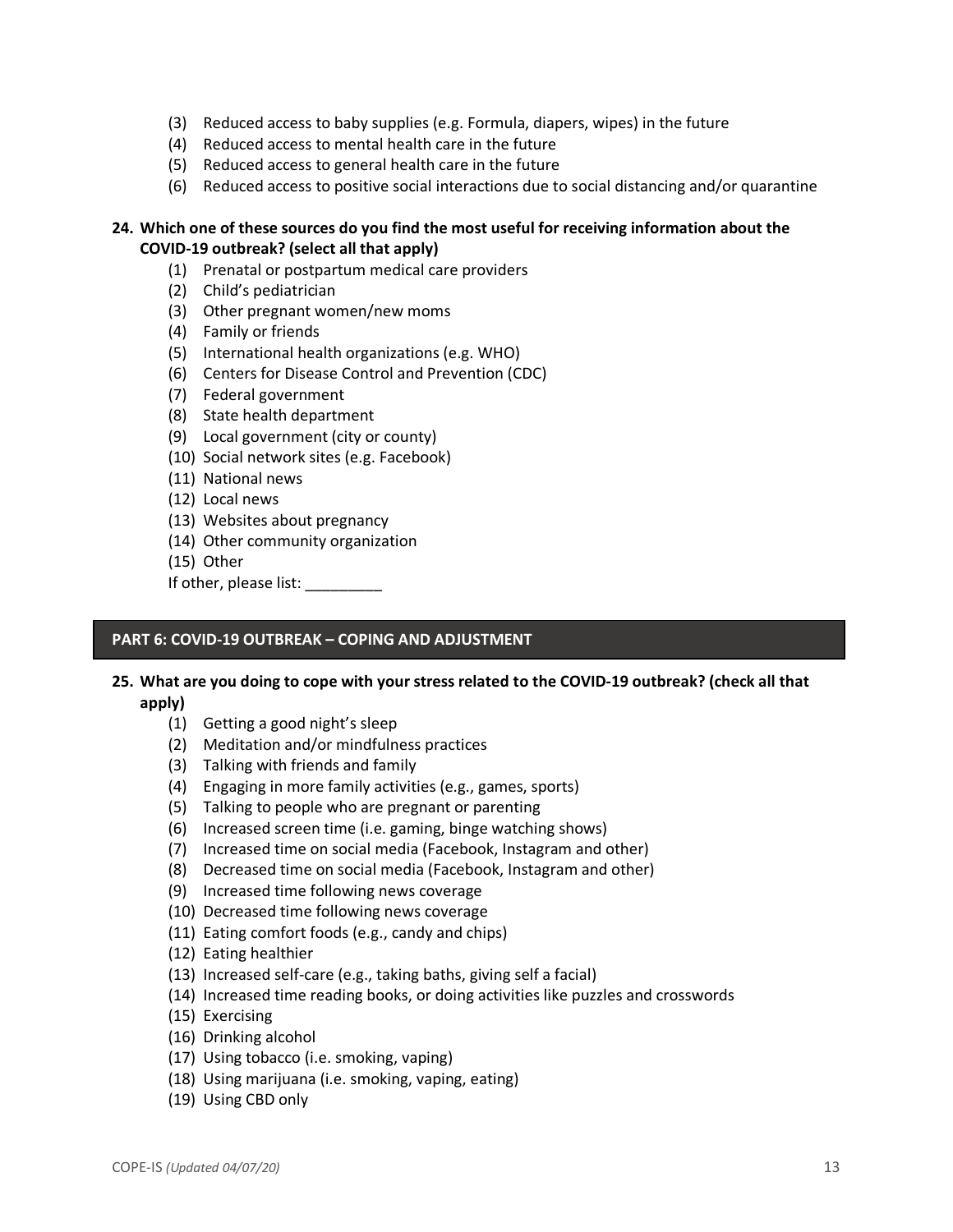- (20) Using other recreational drugs
- (21) Using new prescription drugs
- (22) Using over the counter sleep aids
- (23) Talking to my health providers more frequently
- (24) Talking with a mental health care provider (e.g. therapist, psychologist, counselor)
- (25) Helping others
- (26) None
- (27) Other
- If other, please list:

#### **PART 7: COVID-19 OUTBREAK – EMOTIONS AND FEELINGS**

*[Sources for question 24, below: (items 1-17): Derogatis, L.R.(1993). BSI Brief Symptom Inventory: Administration, Scoring, and Procedure Manual (4th Ed.). Minneapolis, MN: National Computer Systems; (items 18-27) Weathers, F.W., Litz, B.T., Keane, T.M., Palmieri, P.A., Marx, B.P., & Schnurr, P.P. (2013). The PTSD Checklist for DSM-5 (PCL-5). Scale available from the National Center for PTSD at www.ptsd.va.gov.]*

#### **26.** In the past 7 days, including today, how often were you distressed by:

Each Q is given response options:

- (1) Not at all
- (2) A little bit
- (3) Moderate
- (4) Quite often
- (5) Extremely
- 1. Faintness or dizziness
- 2. Feeling no interest in things
- 3. Nervousness or shakiness inside
- 4. Pains in the heart or chest
- 5. Feeling lonely
- 6. Feeling tense or keyed up
- 7. Nausea or upset stomach
- 8. Feeling blue
- 9. Suddenly scared for no reason
- 10. Trouble getting your breath
- 11. Feeling of worthlessness
- 12. Spells of terror or panic
- 13. Numbness or tingling in parts of your body
- 14. Feeling hopeless about the future
- 15. Feeling so restless you couldn't sit still
- 16. Feeling weak in parts of your body
- 17. Feeling fearful
- 18. Feeling super alert or watchful or on guard
- 19. Feeling jumpy or easily startled
- 20. Having difficulty concentrating
- 21. Trouble experiencing positive feelings
- 22. Feeling guilty or blaming yourself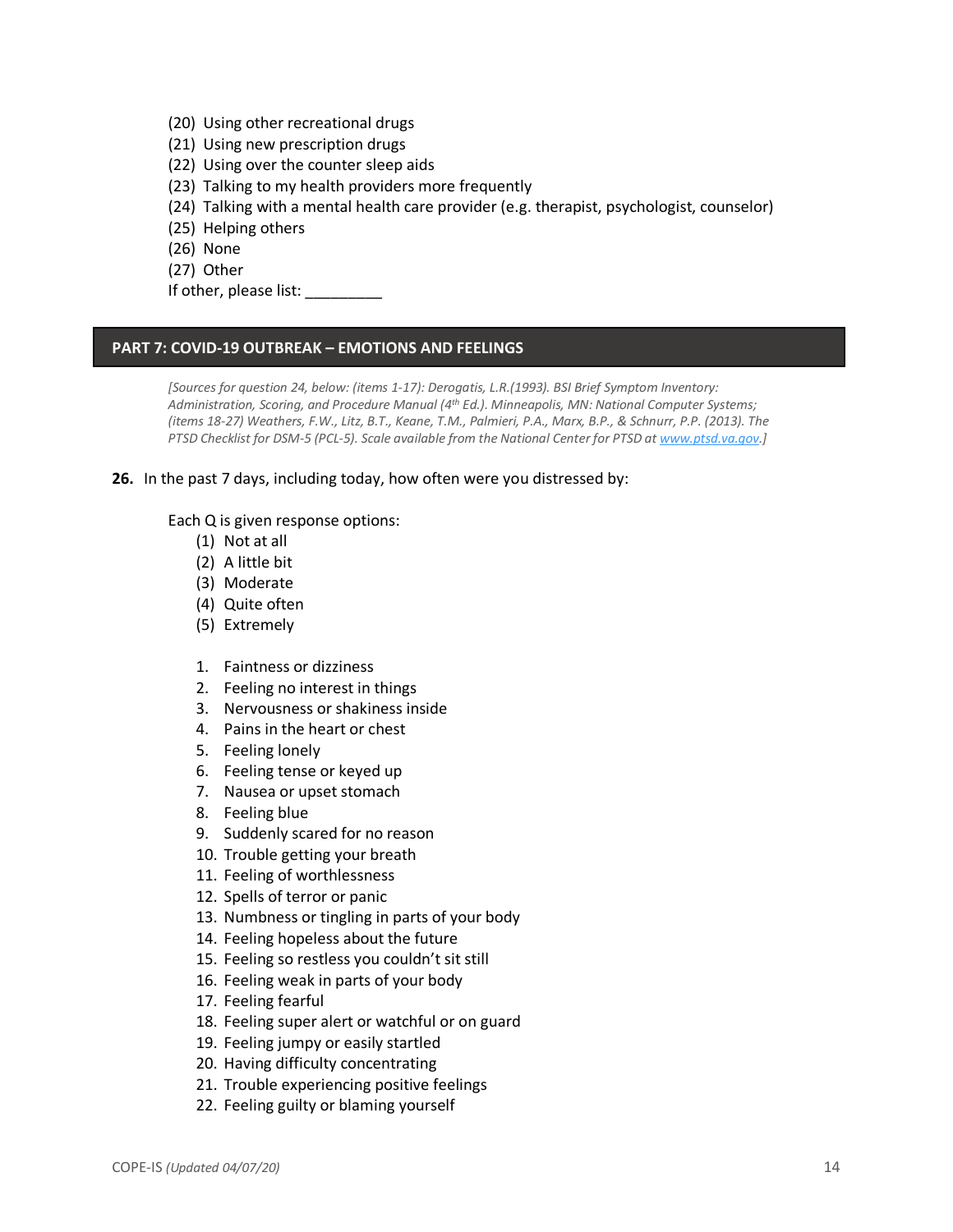- 23. Feeling irritable, angry or aggressive
- 24. Repeated disturbing and unwanted thoughts about the COVID-19 outbreak
- 25. Repeated disturbing dreams about the COVID-19 outbreak
- 26. Trying to avoid information or reminders about the COVID-19 outbreak
- 27. Taking too many risks or doing things that could cause you harm

### **27. How has the COVID-19 outbreak changed your stress levels or mental health?**

- (1) Worsened them significantly
- (2) Worsened them moderately
- (3) No change
- (4) Improved them moderately
- (5) Improved them significantly

### **28. How has the COVID-19 outbreak changed your sleep?**

- (1) Worsened my sleep significantly
- (2) Worsened my sleep moderately
- (3) No change
- (4) Improved my sleep moderately
- (5) Improved my sleep significantly

### **29. How has the COVID-19 outbreak changed your daily energy levels?**

- (1) Worsened my energy significantly
- (2) Worsened my energy moderately
- (3) No change
- (4) Improved my energy moderately
- (5) Improved my energy significantly

#### **30. How much has the COVID-19 outbreak disrupted your ability to engage in…**

- a. Social activities
	- i. Extreme disruption
	- ii. Moderate disruption
	- iii. Some disruption
	- iv. No disruption

### b. Work activities

- i. Extreme disruption
- ii. Moderate disruption
- iii. Some disruption
- iv. No disruption
- c. Physical activities (any form of exercise, including walking, running, playing on sports teams and exercise classes)
	- i. Extreme disruption
	- ii. Moderate disruption
	- iii. Some disruption
	- iv. No disruption
- d. Access to healthy meals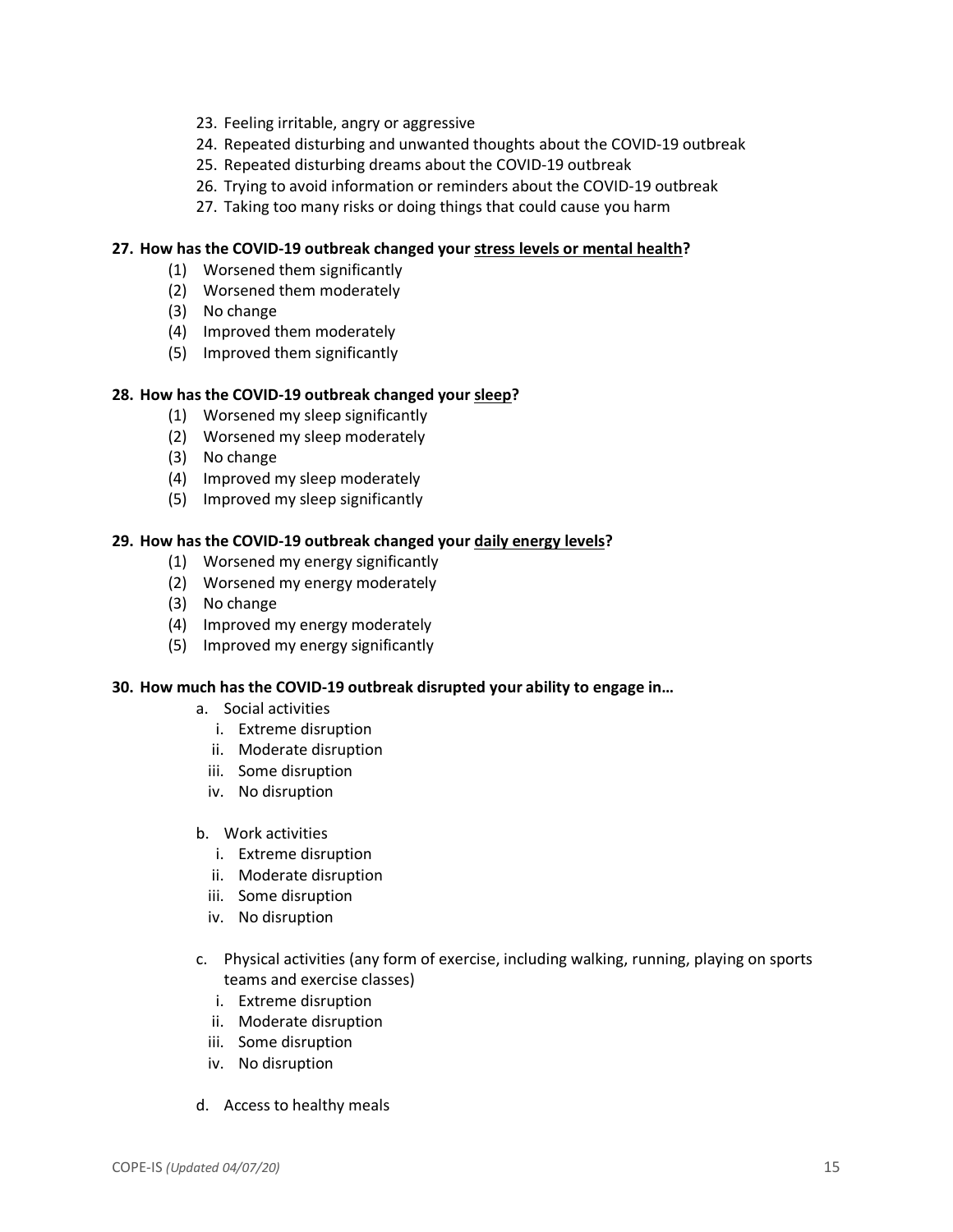- i. Extreme disruption
- ii. Moderate disruption
- iii. Some disruption
- iv. No disruption
- **31. Overall level of impact to your daily life due to the COVID-19 outbreak.**

*Likert scale (1-7, 1 = nothing, 7 = extreme)*

**32. Overall level of stress related to the COVID-19 outbreak.**

*Likert scale (1-7, 1 = nothing, 7 = extreme)*

- **33. Please indicate the extent to which you view the COVID-19 outbreak as having either a positive or negative impact on your life.**
	- (1) Extremely Negative
	- (2) Moderate Negative
	- (3) Somewhat Negative
	- (4) No Impact
	- (5) Slightly Positive
	- (6) Moderately Positive
	- (7) Extremely Positive

## **34. How long do you think it will be before things "go back to normal"?**

- $(1)$  <1 month
- (2) 2-3 months
- (3) 3-6 months
- (4) 6-12 months
- (5) 12 months +
- (6) never

# **35. What is the single greatest source of stress due to the COVID-19 outbreak right now? (check only one)**

- (1) Health concerns
- (2) Financial concerns
- (3) Impact on your child
- (4) Impact on your partner
- (5) Impact on your community
- (6) Impact on family members (e.g. elderly parents)
- (7) Impact on close friends
- (8) Impact on society
- (9) Access to food
- (10) Access to baby supplies (e.g. formula, diapers, wipes)
- (11) Access to mental health care
- (12) General well-being due to social distancing and/or quarantine
- (13) Stress about other (open field)
- (14) I am not stressed

Other sources of stress: \_\_\_\_\_\_\_\_\_\_\_\_\_\_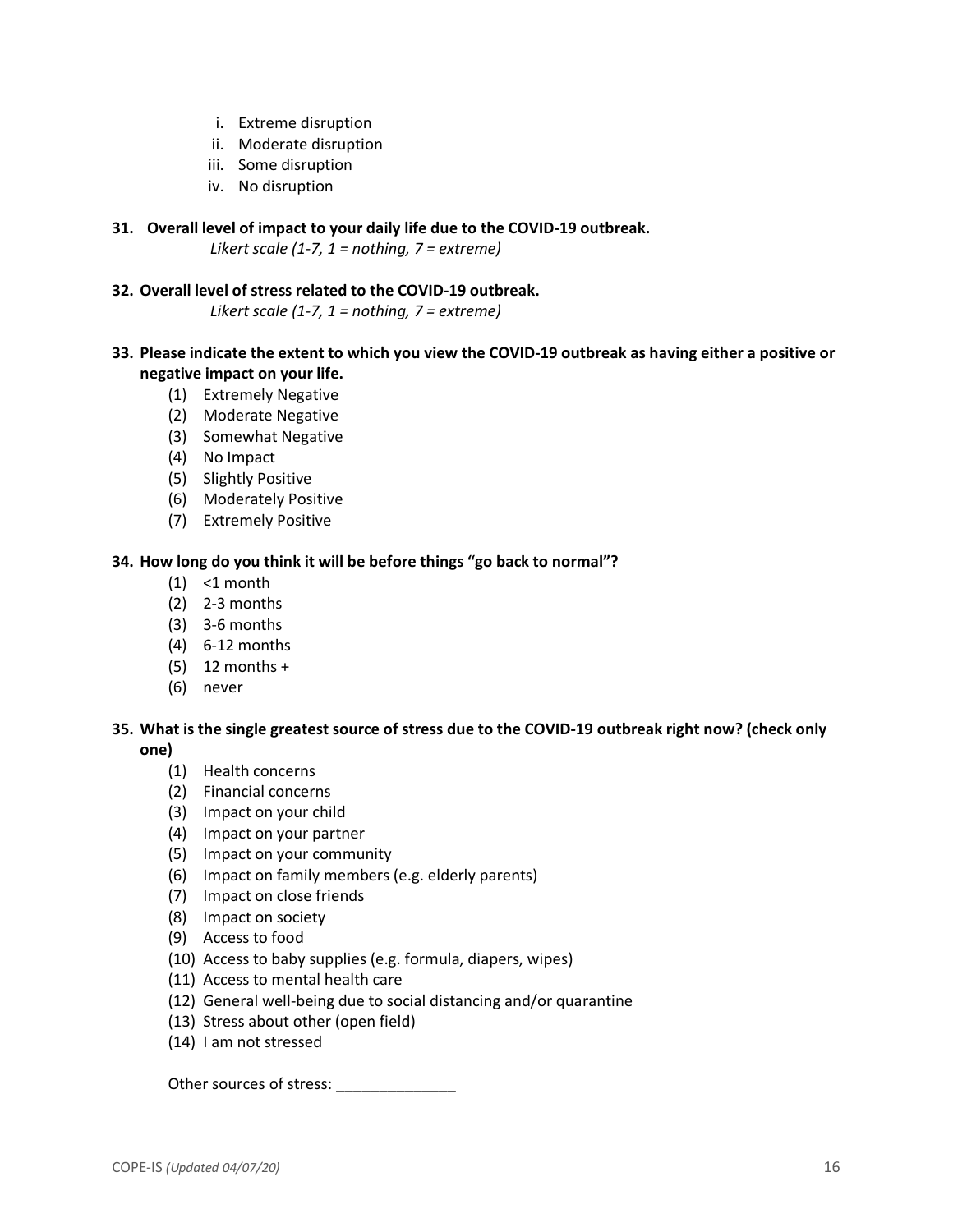# **PART 8: COVID-19 OUTBREAK – HEALTH BACKGROUND, MENTAL HEALTH, AND SUBSTANCE USE**

An important area for researchers is to understand the experiences of people that may be more vulnerable to stress associated with the COVID-19 outbreak. The results of this survey are private. This means that responses to this survey shared anywhere outside of the research team are anonymous and not linked to you.

### **36. Do you have history of any of the following medical conditions? (check all that apply)**

- (1) Respiratory problems (e.g., Asthma, Tuberculosis)
- (2) Diabetes
- (3) Heart disease or hypertension
- (4) Lung disease
- (5) Liver disease
- (6) Cancer
- (7) A disease compromising the immune system
- (8) Mood and/or anxiety disorder
- (9) None apply

### **37. Do members of your household have history of any of the following medical conditions? (check all that apply)** *(matrix: (1) partner, (2) child, (3) other member of household)*

- (1) Respiratory problems (e.g., Asthma, Tuberculosis)
- (2) Diabetes
- (3) Heart disease or hypertension
- (4) Lung disease
- (5) Liver disease
- (6) Cancer
- (7) A disease compromising the immune system
- (8) Mood and/or anxiety disorder
- (9) None apply

### **38. Are you currently receiving treatment for mental health concerns (for example, depression, anxiety, stress, ADHD, bipolar disorder, eating disorder, or PTSD)?**

- (1) Yes
- (2) No
- (3) I decline to answer

*(if yes…)*

#### Has your mental health treatment changed due to the COVID-19 outbreak?

- (1) Significantly worsened
- (2) Somewhat worsened
- (3) No change
- (4) Somewhat improved
- (5) Significantly improved

# **39. Are you currently receiving treatment for substance abuse (problems with illicit drugs, prescription drugs or alcohol)?**

(1) Yes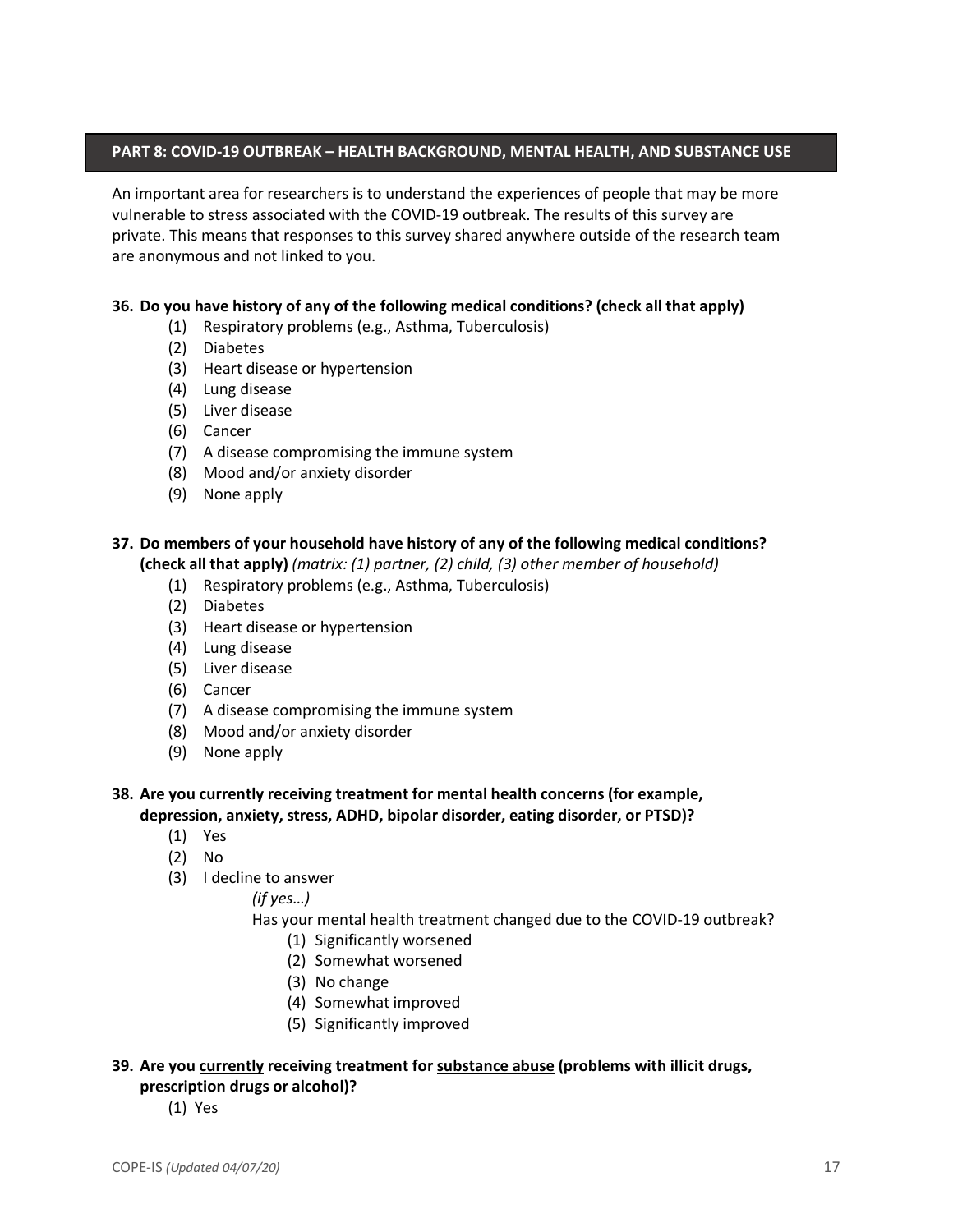- (0) No
- (1) I decline to answer

*(if yes…)*

# **Has your mental health/substance abuse treatment changed due to the COVID-19 outbreak?**

- (1) Significantly worsened
- (2) Somewhat worsened
- (3) No change
- (4) Somewhat improved
- (5) Significantly improved

# **40. At any time in your past have you received treatment for any of the following? (check all that apply)**

- (1) Mental health
- (2) Substance abuse (including problems with prescription drugs, illegal drugs or alcohol)
- (3) I decline to answer
- (4) I have had mental health concerns but have not been treated
- (5) I have had substance abuse concerns but have not been treated
- (6) None apply

# **41. Please indicate which of the drugs and medications you have used at any time in your**

**past:** *(matrix: (1) Yes, (2) No, (3) Prefer not to answer)*

- (1) Marijuana or hashish
- (2) Nicotine products (including cigarettes, cigars, vaping)
- (3) Prescription stimulants (Ritalin, Concerta, Dexedrine, Adderall, diet pills, etc.)
- (4) Prescription antidepressants (e.g., Prozac, Zoloft, Celera)
- (5) Methamphetamine (speed, crystal meth, ice, etc.)
- (6) Cocaine (coke, crack, etc.)
- (7) Inhalants (nitrous oxide, glue, gas, paint thinner, etc.)
- (8) Sedatives or sleeping pills (Valium, Serepax, Ativan, Librium, Xanax, Rohypnol, Ghb, etc.)
- (9) Street opioids (heroin, opium, etc.)
- (10) Prescribed opioids (fentanyl, oxycodone [OxyContin, Percocet], hydrocodone [Vicodin], methadone, buprenorphine, etc.)
- (11) Hallucinogens (LSD, acid, mushrooms, PCP, Special K, ecstasy, etc.)

## **PART 9: DEMOGRAPHIC BACKGROUND**

**42. What is your date of birth?** *(date field)*:\_\_\_\_\_\_\_\_

## **43. What is the highest level of education that you have completed?**

- (1) Less than  $10^{th}$  Grade
- (2) 10th 12th Grade
- (3) High School Degree/GED
- (4) Trade school/apprenticeship
- (5) Partial College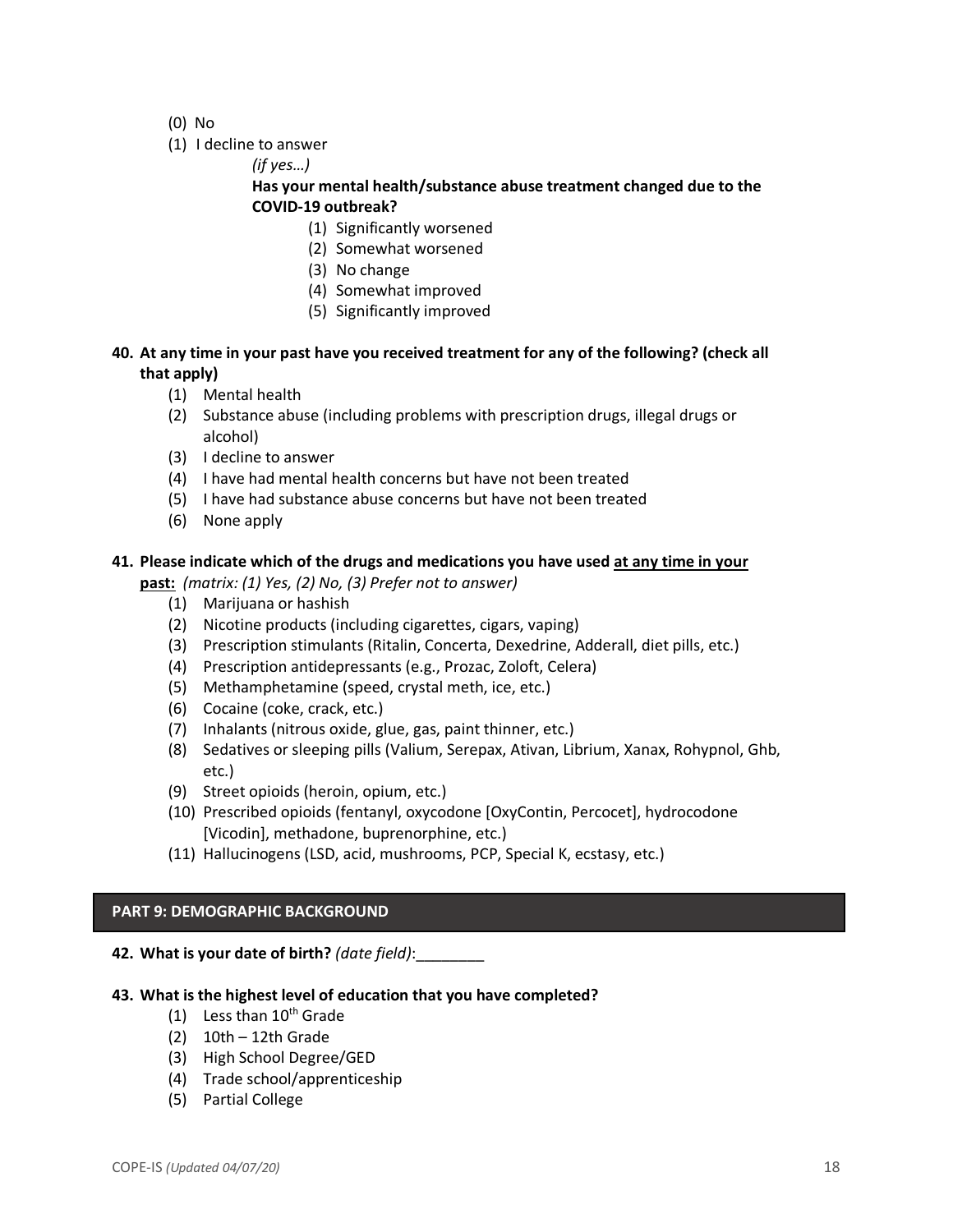- (6) 2-year College Degree
- (7) 4-year College Degree
- (8) Graduate Degree
- (9) Unknown/Unsure

#### **44. Which best describes you? Are you…**

- (1) Single
- (2) Partnered/Married
- (3) Divorced/Separated
- (4) Widowed
- (5) Other

If other, please list: \_\_\_\_\_\_\_\_\_\_\_\_\_\_

### **45. Do you currently cohabitate with a partner?**

- (1) Yes
- (0) No

### *If yes,* **How long have you lived with this partner?**

- (1) Less than a year
- (2) 1-3 years
- (3) 3-6 years
- (4) 6-9 years
- (5) 9 or more years

### **46. Which best describes where you currently live:**

- (1) A studio dwelling
- (2) A 1-bedroom dwelling
- (3) A multi-bedroom dwelling
- (4) I do not have a stable housing arrangement
- (5) I decline to answer

#### **47. Has your living environment changed since the beginning of the pandemic?**

- (1) Yes
- (0) No

#### *If yes,* **Has the change to your living environment had a positive or negative impact?**

- (1) Very positive
- (2) Somewhat positive
- (3) Somewhat Negative
- (4) Very Negative
- (5) No impact

#### **48. Do you currently own or rent your residence?**

- (1) Owned by you or someone in the household
- (2) Rented
- (3) Occupied without payment of rent
- (4) Transitional or supportive housing
- (5) Emergency shelter
- (6) Temporarily living with others
- (7) Car, van, truck, or other vehicle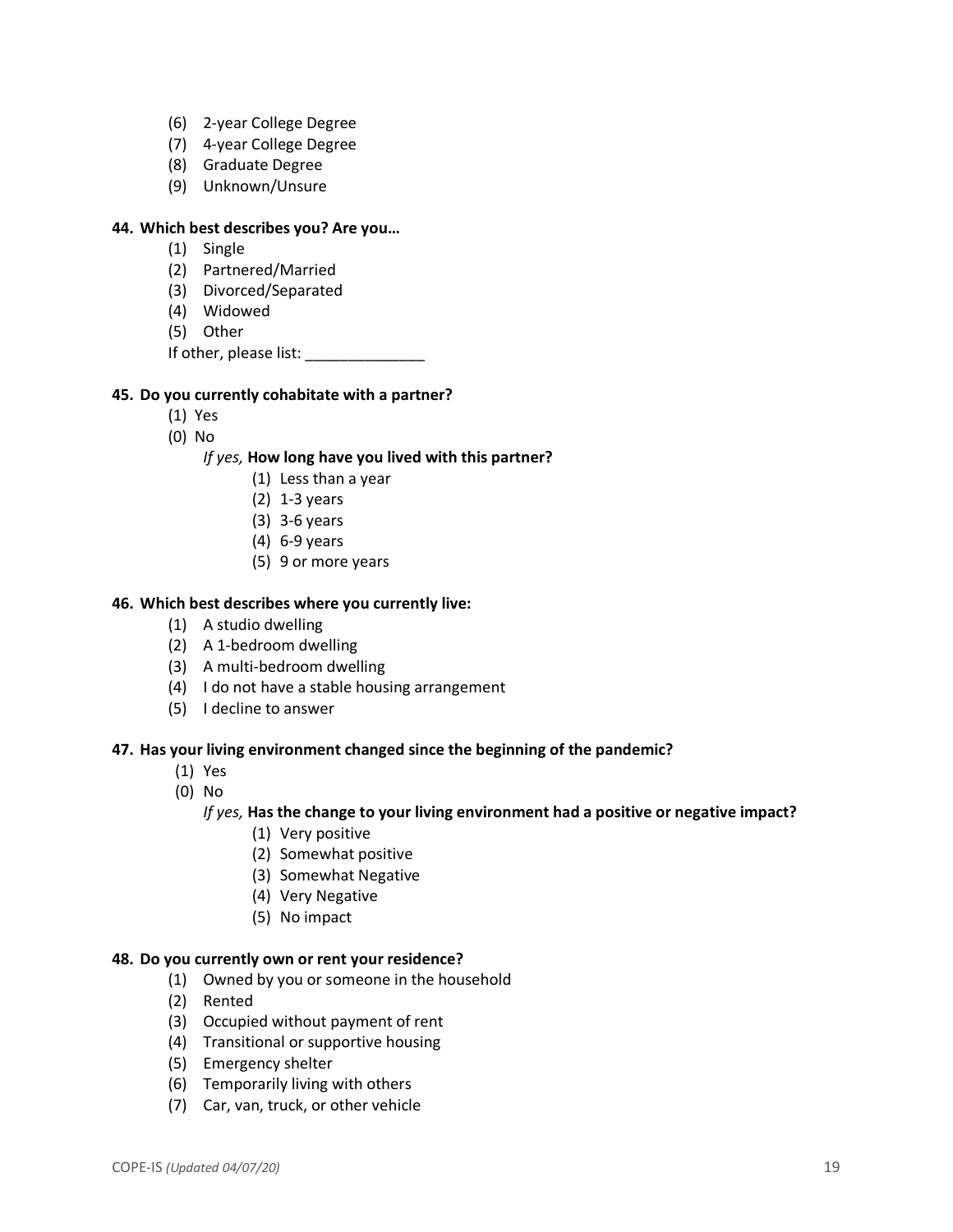- (8) Tent, encampment, or tiny house village
- (9) Other
- (10) I decline to answer

#### **49. How many people currently live in your home (including self)?**

Number of children Number of adults

#### **50. Where were you born?**

City (open field): \_\_\_\_\_\_\_\_\_\_\_ State (open field): \_\_\_\_\_\_\_\_\_\_ Country (open field):

## **51. How would you describe your ethnicity?**

- (1) Hispanic or Latino: A person of Cuban, Mexican, Puerto Rican, South or Central American, or other Spanish culture or origin, regardless of race.
- (2) Not of Hispanic, Latino or Spanish Origin.
- (3) I don't know
- (4) Prefer not to answer

## **52. What is your RACE/ETHNICITY? Please select all that apply. Please select other if you do not identify with any of these.**

- (1) Black or African American
- (2) Native American/ Alaska Native
- (3) Native Hawaiian/ Pacific Islander
- (4) Asian
- (5) Hispanic/Latin
- (6) White
- (7) Other
- (8) Decline to answer

If other, please describe here:

# **53. During the LAST year, what was the total income of your household from all sources before taxes and other deductions? Your best guess is fine.** (NOTE: This is confidential information and your

name is not connected to this data.)

(1) Less than \$10,000 (8) \$100,000 to \$120,000 (2) \$10,000 to \$20,000 (9) \$120,000 to \$140,000 (3) \$20,000 to \$30,000 (10) \$140,000 to \$160,000 (16) \$30,000 to \$40,000 (11) \$160,000 to \$180,000 (4) \$40,000 to \$50,000 (12) \$180,000 to \$200,000 (5) \$50,000 to \$60,000 (13) \$200,000 to \$220,000 (6) \$60,000 to \$80,000 (14) \$220,000 to \$250,000 (7) \$80,000 to \$100,000 (15) Greater than \$250,000